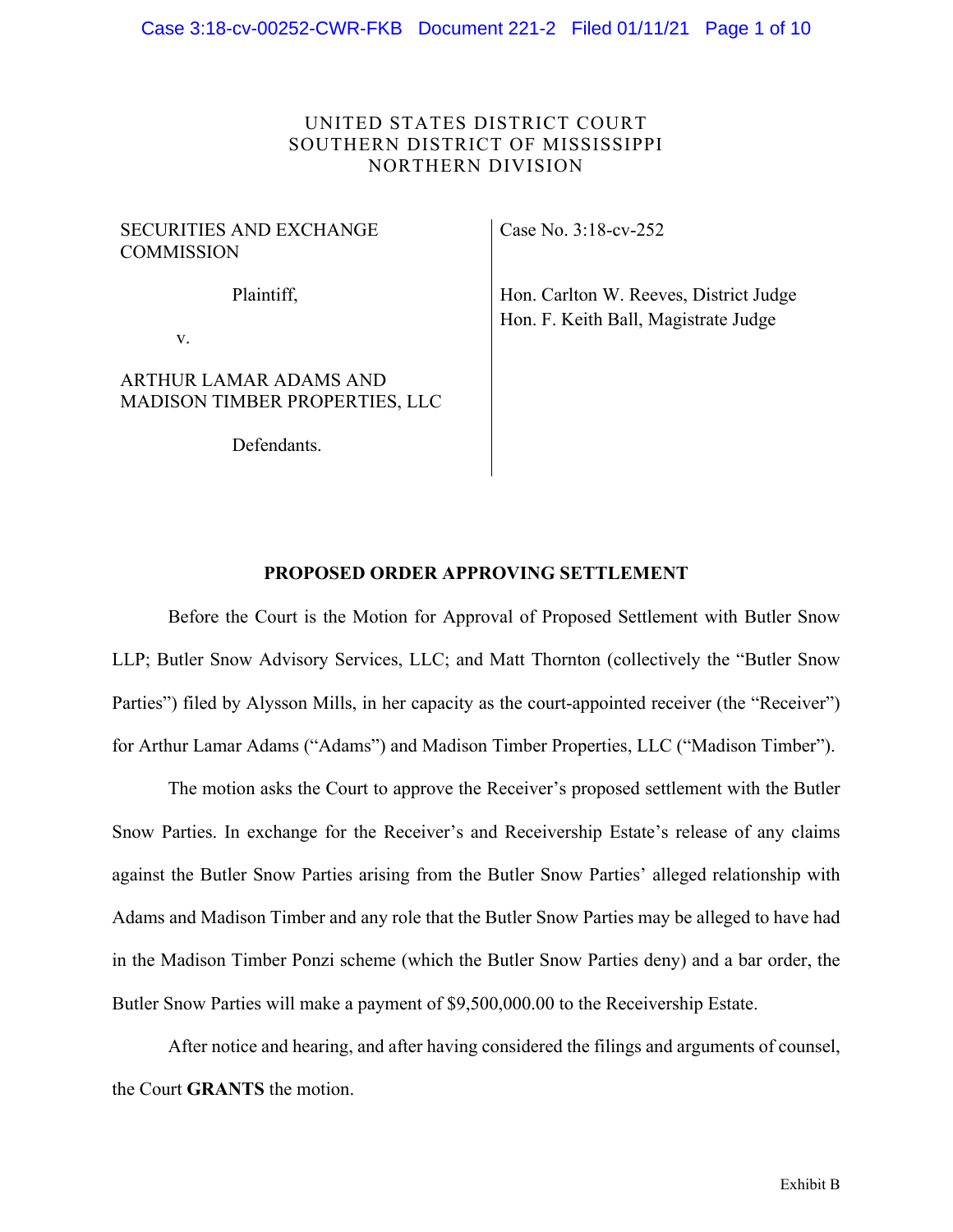#### **BACKGROUND**

#### *The Receiver's complaint*

On December 19, 2018, the Receiver filed a complaint against Butler Snow LLP; Butler Snow Advisory Services, LLC; Matt Thornton; Baker, Donelson, Bearman, Caldwell & Berkowitz, PC; Alexander Seawright, LLC; Brent Alexander; and Jon Seawright. The Receiver filed an amended complaint on November 22, 2019.

The Butler Snow Parties vigorously deny the allegations of the complaint and the amended complaint and that they have any liability to the Receiver or any other person arising out of their alleged relationship with Adams and Madison Timber. The Butler Snow Parties have further contended that the disputes arising in this litigation are subject to mandatory arbitration, an issue which is currently pending before the United States Court of Appeals for the Fifth Circuit.

The Receiver and the Butler Snow Parties nevertheless have engaged in good-faith negotiations that have resulted in the proposed settlement, summarized herein.

#### *The proposed settlement with the Butler Snow Parties*

Beginning last summer, the Receiver and the Butler Snow Parties engaged in a private mediation that included the exchange of various documents supporting their respective positions. After extensive months-long negotiations, the parties agreed that a payment of \$9,500,000.00 will be made on the Butler Snow Parties' behalf to the Receivership Estate in exchange for the release of any claims against the persons described in paragraph 5 of the Settlement Agreement and the bar order described in paragraph 4 of the Settlement Agreement **[Exhibit A ("Settlement Agreement")]**.

The Receiver and the Butler Snow Parties have undertaken thoughtful negotiations and the Receiver believes that settlement with the Butler Snow Parties is in the Receivership Estate's best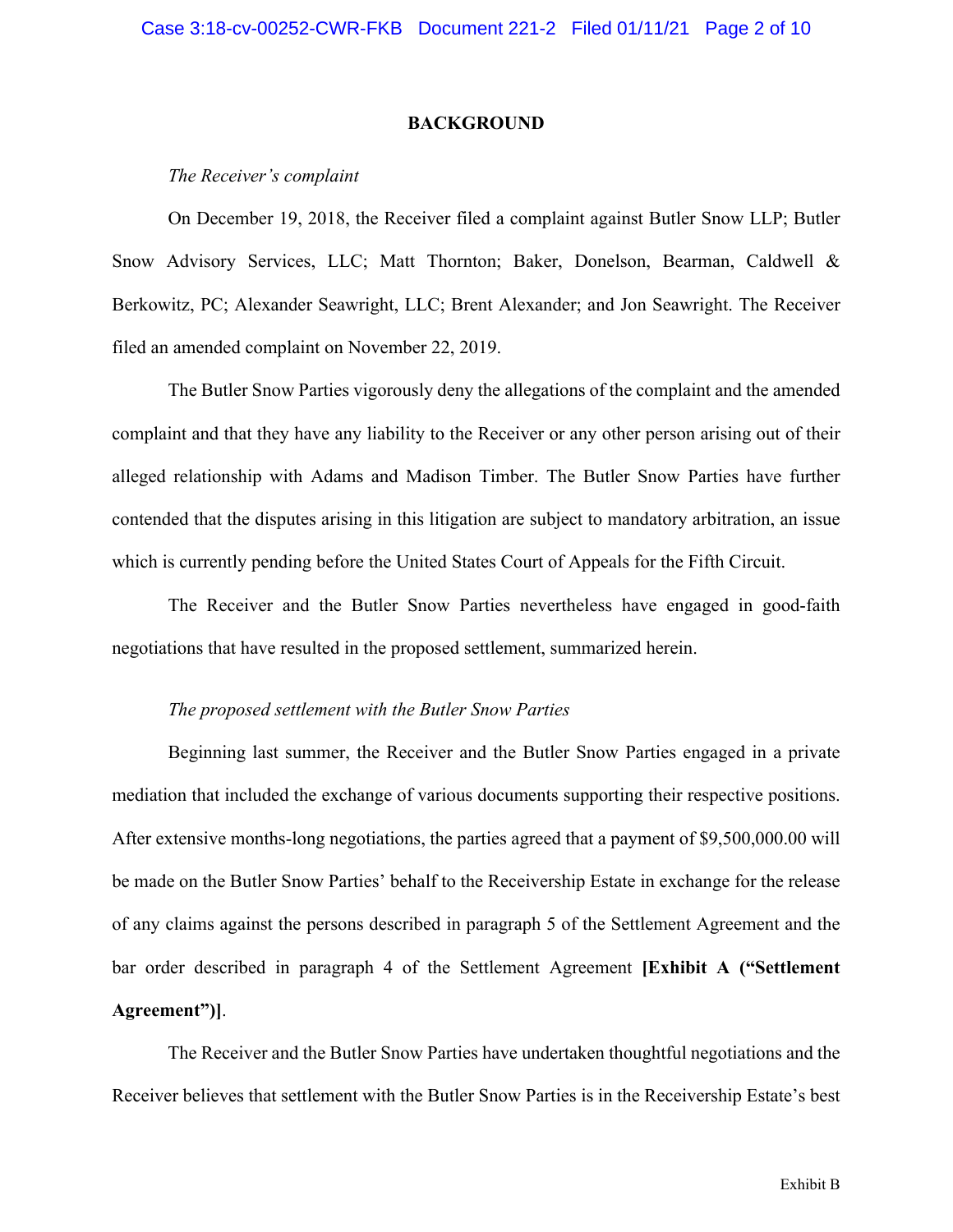### Case 3:18-cv-00252-CWR-FKB Document 221-2 Filed 01/11/21 Page 3 of 10

interest. If the Receiver were required to litigate her claims against the Butler Snow Parties to final judgment, she would spend considerable time and money litigating her claims and the Butler Snow Parties would spend considerable time and money defending against them, with neither party being guaranteed success.

A lawsuit's result is never guaranteed. A lawsuit can take a long time to litigate to final judgment, and often a final judgment is appealed. Settlement now avoids the likelihood of drawnout litigation and the risk of adverse rulings. Settlement now also makes it possible for the Receiver to make a meaningful distribution for the benefit of Madison Timber's victims.

For these reasons, the Receiver recommends settlement with the Butler Snow Parties on the proposed terms now, and the Court accepts her recommendation.

In exchange for the Settlement Payment and any other value the Butler Snow Parties promise to give to the Receivership Estate, the Butler Snow Parties shall receive what is known as a "bar order" which shall bar any person or non-regulatory entity from asserting claims against the Butler Snow Parties and related persons arising out of, in connection with, or relating to Lamar Adams or Madison Timber. Those claims instead shall be "channeled" through the Receivership Estate. "Courts utilize bar orders if they are both necessary to effectuate a settlement and 'fair, equitable, reasonable, and in the best interest of the Receivership Estate.'" *S.E.C. v. Stanford Int'l Bank, Ltd.*, No. 3:09-cv-00298-N, 2017 WL 9989250, at \*3 (N.D. Tex. Aug. 23, 2017) (quoting *S.E.C. v. Kaleta*, 530 Fed. App'x 360, 362 (5th Cir. 2013)). The Court finds that the bar order in this case is essential to the settlement and is an effective way to ensure maximum net recovery from the Butler Snow Parties that can be distributed equitably to Madison Timber's victims through the Receivership Estate.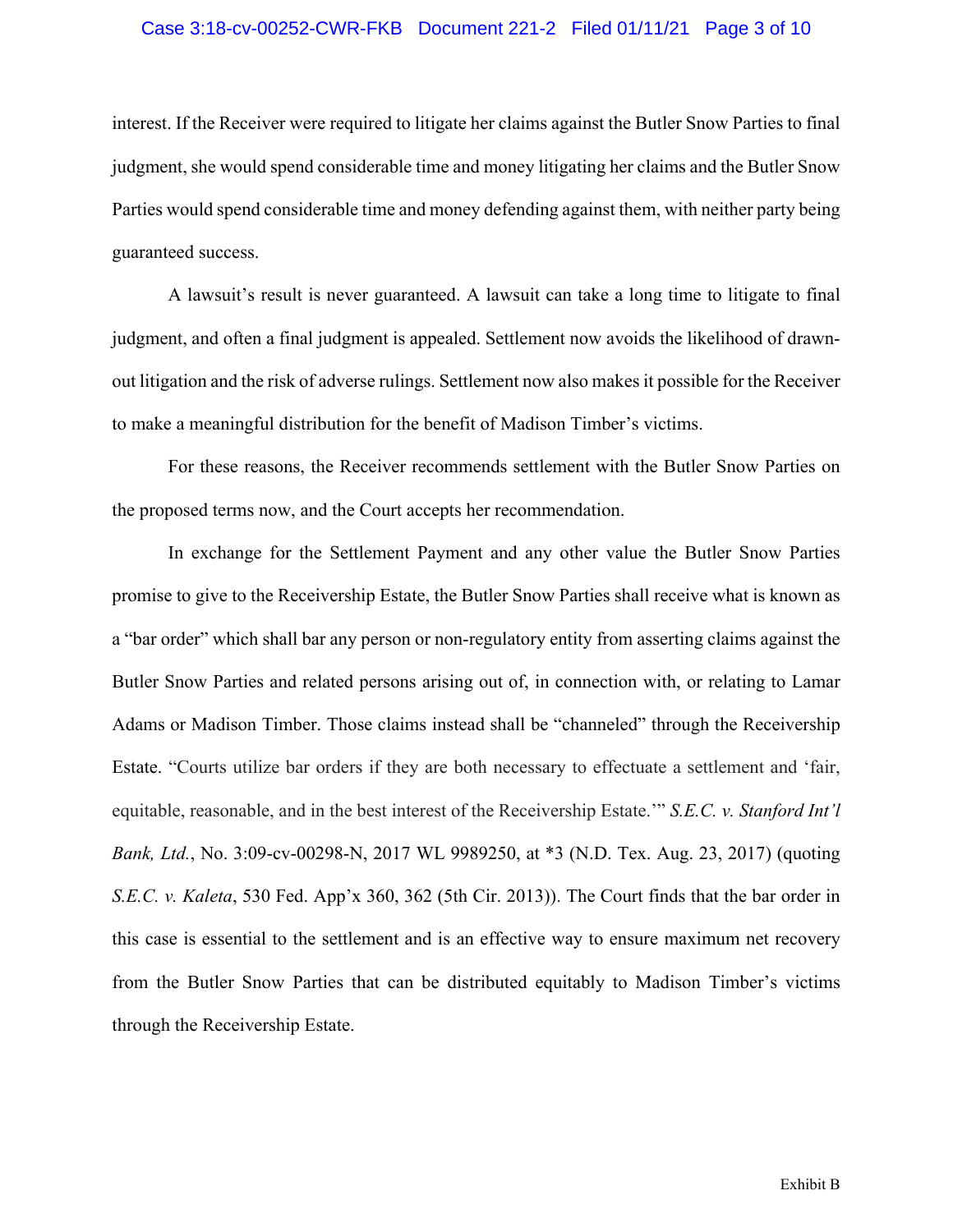## *The public's interest*

The Court, mindful that victims of the Madison Timber Ponzi scheme have a substantial interest in the Receiver's claims against the Butler Snow Parties and the proposed resolution of them, allowed interested parties an opportunity to be heard before the proposed settlement was approved.

The Court entered an Order Setting Hearing, filed in the Court's public record for the case styled *Securities & Exchange Commission vs. Adams, et al.*, No. 3:18-cv-252 (S.D. Miss.). The Order Setting Hearing instructed the Receiver to provide via U.S. Mail the Order Setting Hearing, the proposed Settlement Agreement, the proposed Order Approving Settlement, and instructions for submitting comments or objections to all interested parties, as defined in the Settlement Agreement, and to publicize the same on her website and in any forthcoming Receiver's Report.

Victims or other interested parties who wished to submit comments or objections were advised to do so at least five days prior to the Court's hearing, either by submitting the comments or objections to the Court or to the Receiver, who submitted them to the Court. Victims or other interested parties who wished to address the proposed settlement at the hearing were given an opportunity to be heard.

The Court is satisfied and finds that the notice and hearing provided victims and interested parties a full and fair opportunity to be heard and gave the Court the benefit of their opinions as the Court assessed the proposed settlement's merits. The notice and hearing provided was efficient, adequate, and desirable under the circumstances, given the particular interests at stake, and satisfies the requirements of due process.<sup>1</sup>

<sup>&</sup>lt;sup>1</sup> The Court takes no position on whether notice or hearing is appropriate prior to the Court's approval of possible future settlement with other parties.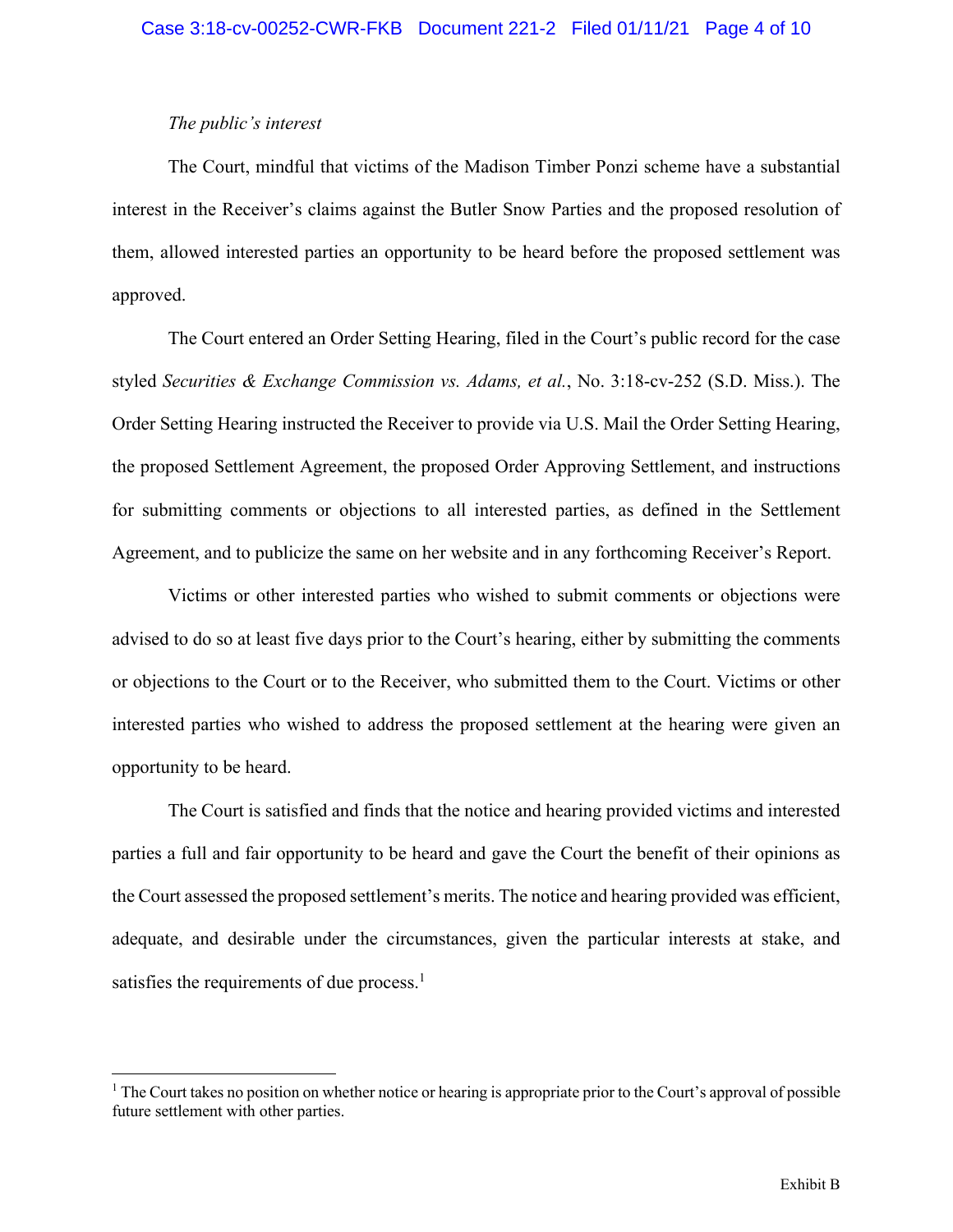#### **ORDER**

After notice and hearing, and after having considered the filings and arguments of counsel, the Court finds that the terms of the Settlement Agreement are adequate, fair, reasonable, and equitable; and that a bar order is appropriate. The Settlement Agreement should be and is hereby

# **APPROVED**.

Accordingly, the Court hereby **ORDERS** as follows:

1. The terms used in this Order Approving Settlement that are defined in the Settlement Agreement between the Receiver and the Butler Snow Parties, unless expressly otherwise defined herein, shall have the same meaning as in the Settlement Agreement.

2. This Court has "broad powers and wide discretion to determine the appropriate relief in an equity receivership," including the "inherent equitable authority to issue a variety of 'ancillary relief' measures in actions brought by the SEC to enforce the federal securities laws." *S.E.C. v. Kaleta*, 530 Fed. App'x 360, 362 (5th Cir. 2013) (*Kaleta I*) (quoting *S.E.C. v. Wencke*, 622 F.2d 1363, 1369 (9th Cir. 1980)). These "ancillary relief" measures include "injunctions to stay proceedings by nonparties against the receivership" and "bar orders to secure settlements in receivership proceedings and to 'preserve the property placed in receivership pursuant to SEC actions.'" *S.E.C. v. Stanford Int'l Bank, Ltd.*, No. 3:09-cv-00298-N, 2017 WL 9989250, at \*2 (N.D. Tex. Aug. 23, 2017) (quoting *Kaleta I*, 530 Fed. App'x at 362). *See also Zacarias v. Stanford Int'l Bank, Ltd*., 945 F.3d 883, 900 (5th Cir. 2019) ("By entering the bar orders, the district court recognized the reality that, given the finite resources at issue in this litigation, Stanford's investors must recover Ponzi-scheme losses through the receivership distribution process."); *see also id.* at 902 ("Again, the receivership solves a collective-action problem among the Stanford entities' defrauded investors, all suffering losses in the same Ponzi scheme. It maximizes assets available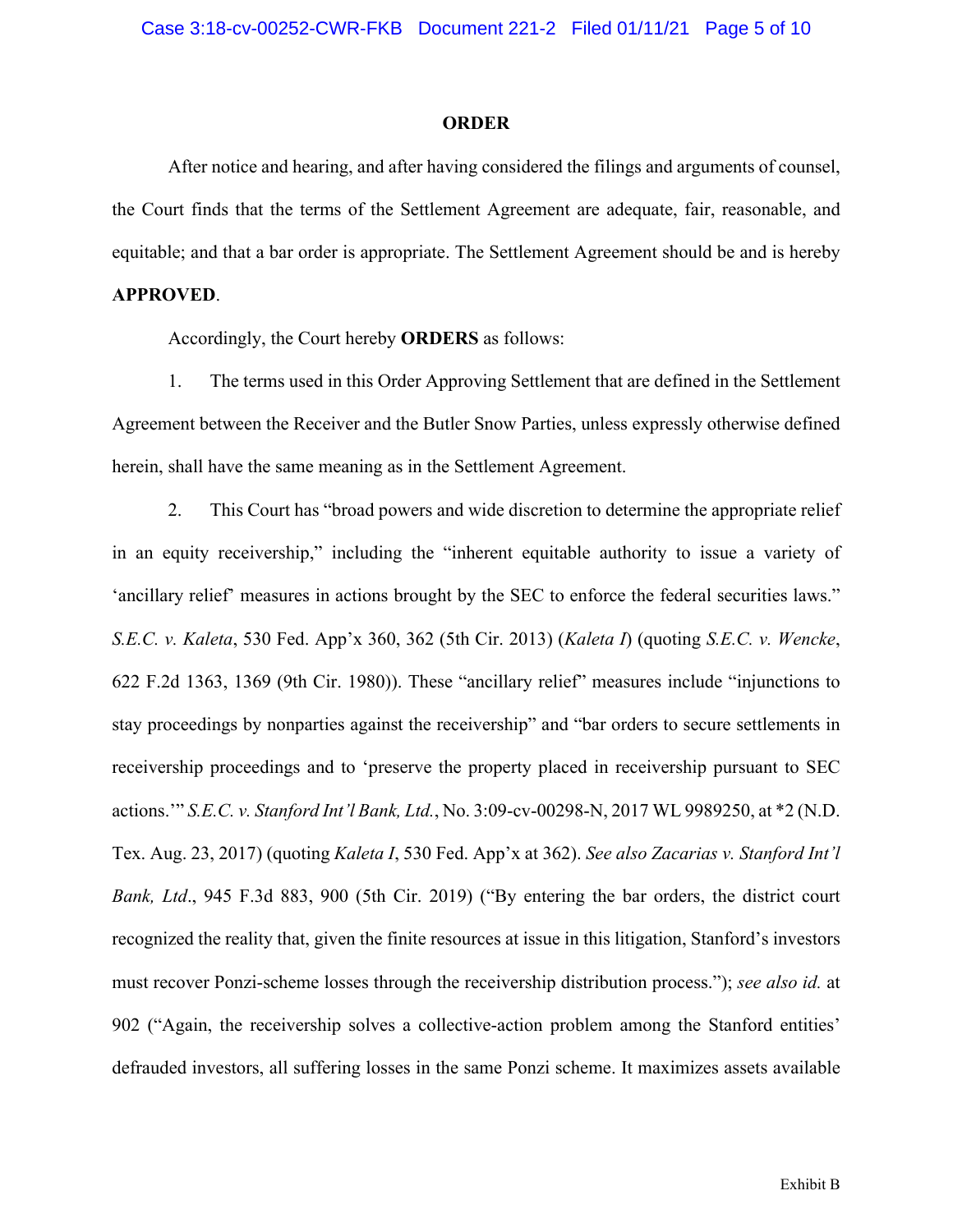## Case 3:18-cv-00252-CWR-FKB Document 221-2 Filed 01/11/21 Page 6 of 10

to them and facilitates an orderly and equitable distribution of those assets. . . . It was no abuse of discretion for the district court to enter the bar orders to effectuate and preserve the coordinating function of the receivership."); *see also S.E.C. v. Stanford Int'l Bank, Ltd.*, 927 F.3d 830, 840 (5th Cir. 2019) ("Courts have accordingly exercised their discretion to issue bar orders to prevent parties from initiating or continuing lawsuits that would dissipate receivership assets or otherwise interfere with the collection and distribution of the assets.").

3. This Court has jurisdiction over the subject matter of this action, and the Receiver is a proper party to seek entry of this Order Approving Settlement.

4. The Receiver has standing to assert all the claims asserted or that could have been asserted in this action both in her capacity as Receiver and as the holder of assignments executed by investors.

5. The notice provided by this Court in the Order Setting Hearing and by the Receiver through U.S. Mail, her website, and any Receiver's Report was reasonably calculated, under the circumstances, to apprise all interested parties, and in particular, victims of the Madison Timber Ponzi scheme, of the Settlement Agreement and the releases and bar order provided therein. The notice was also reasonably calculated, under the circumstances, to apprise all interested parties, and in particular, victims of the Madison Timber Ponzi scheme, of their right to object to the Settlement Agreement and the releases and bar order provided therein and to appear at the hearing on the motion. The notice was adequate, sufficient, and the best notice practicable and met all applicable requirements of law.

6. The Settlement Agreement was reached after a full investigation of the facts by the Receiver. The Settlement Agreement was negotiated, proposed, and entered into between the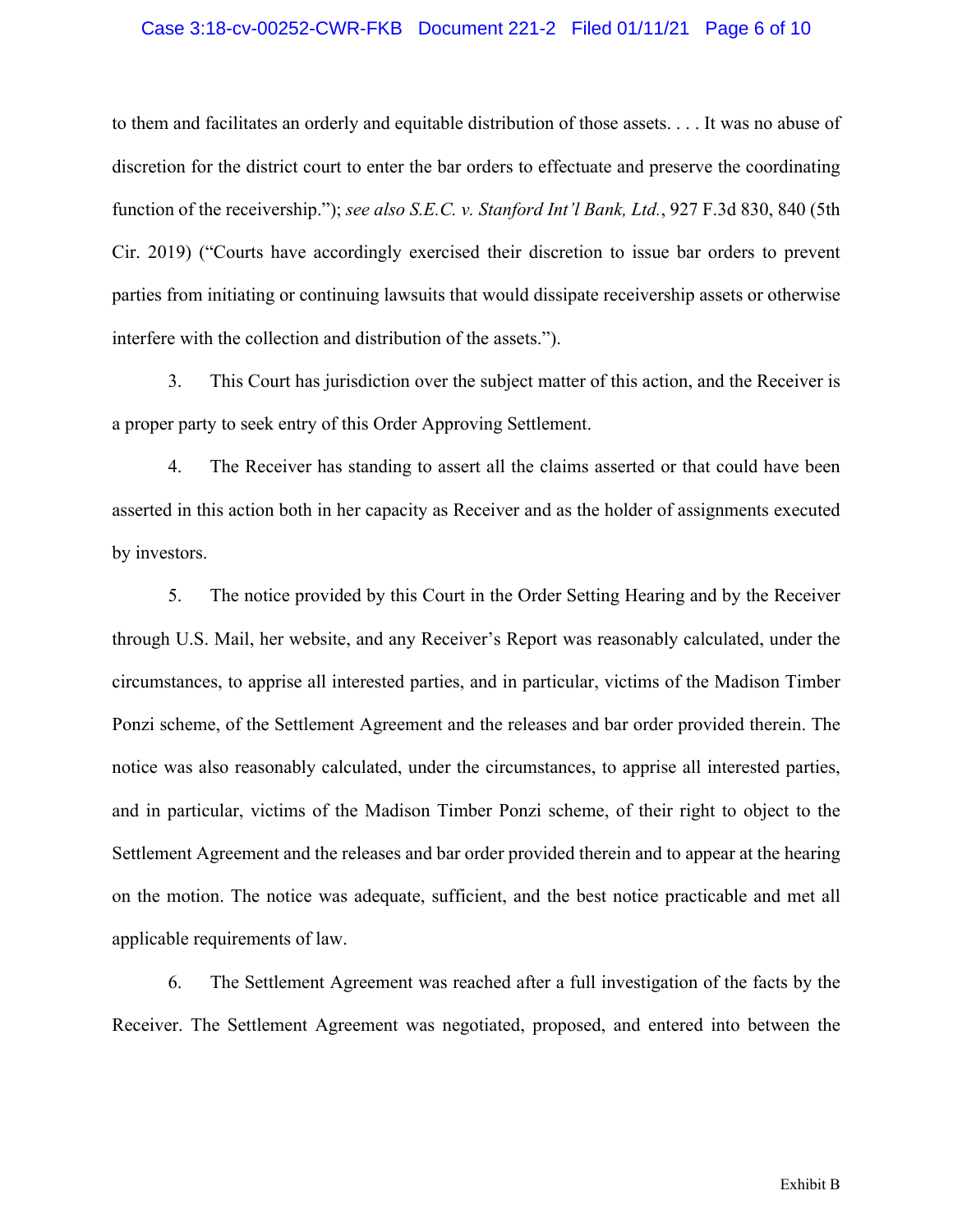## Case 3:18-cv-00252-CWR-FKB Document 221-2 Filed 01/11/21 Page 7 of 10

Receiver and the Butler Snow Parties in good faith and at arm's length. The parties were wellrepresented and competent to evaluate the strengths and weaknesses of all claims and defenses.

7. The proposed settlement provides substantial value to the Receivership Estate and will allow the Receiver to make a meaningful distribution to investors.

8. The bar order enjoining any person or non-regulatory entity2 from commencing or continuing any judicial, administrative, arbitration, or other proceeding, and/or asserting or prosecuting any claims or causes of action against any of the Butler Snow Parties, and/or their predecessors or successors, any of the current or former officers, directors, partners, employees, agents, independent consultants, representatives, insurers, accounts and attorneys, and any and all other person to or for whom the Butler Snow Parties might be liable or responsible including all such persons whether now or formerly employed or associated with any of the Butler Snow Parties, arising out of, in connection with, or relating in any way arising out of or relating to the Butler Snow Parties' alleged relationship with Adams or Madison Timber or any investment in the Madison Timber Ponzi scheme is necessary and appropriate ancillary relief to this settlement. *See Kaleta I*, 530 Fed. App'x at 362.

9. The parties and their counsel have at all times complied with the requirements of Rule 11 of the Federal Rules of Civil Procedure.

10. The Court finds that the Settlement Agreement is, in all respects, fair, reasonable, and adequate, and in the best interests of all parties claiming an interest in or asserting any claim against the Butler Snow Parties or the Receivership Estate in any way relating to the Receivership. The

<sup>&</sup>lt;sup>2</sup> To be clear, the proposed settlement does not affect the U.S. Attorney's Office, the F.B.I., the S.E.C., or the Mississippi Secretary of State, among other law enforcement bodies. Neither the Receiver nor the Court purports to recommend any settlement that would interfere with their separate work, if any.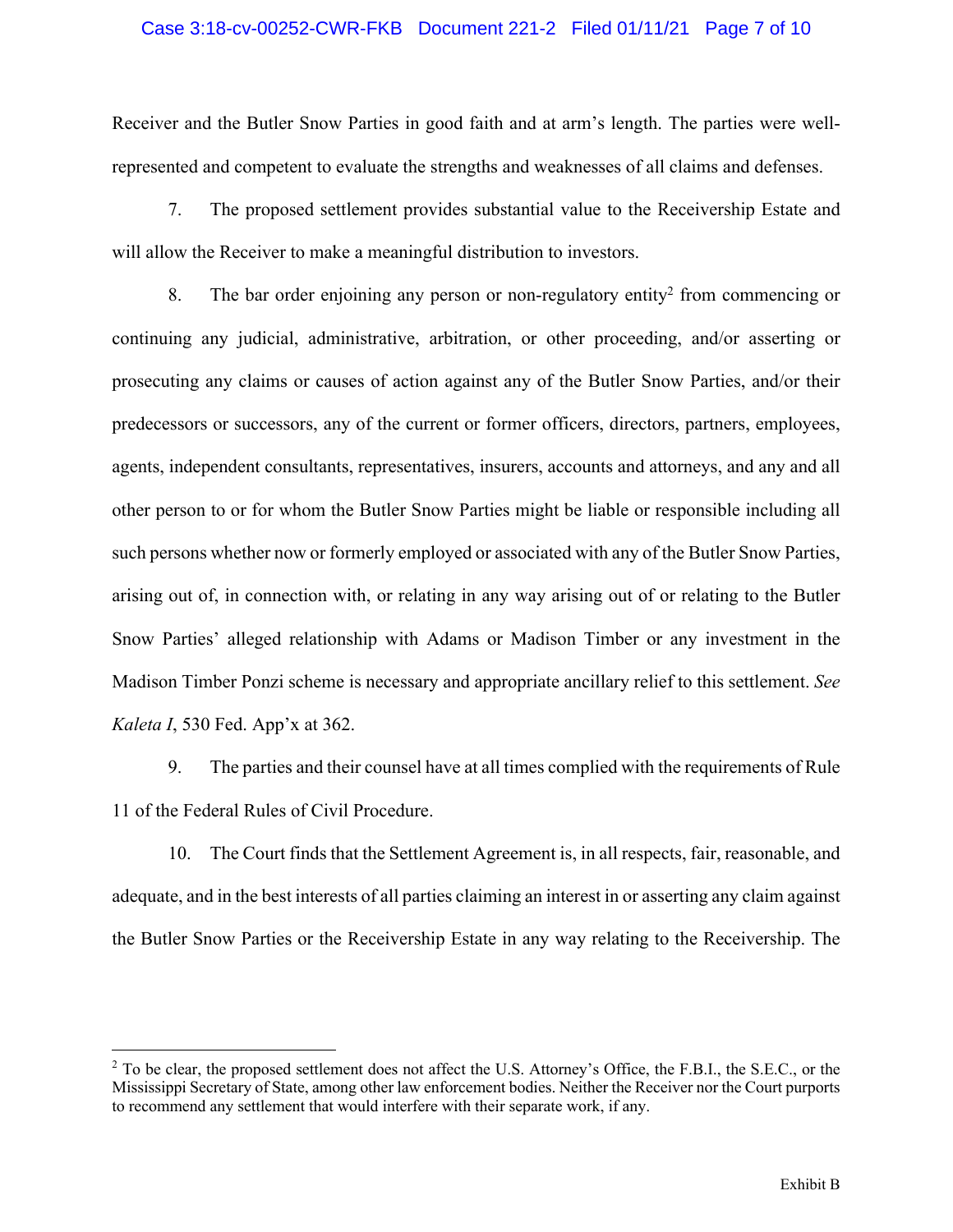### Case 3:18-cv-00252-CWR-FKB Document 221-2 Filed 01/11/21 Page 8 of 10

Court further finds that a bar order is a necessary and essential component to achieve the Settlement Agreement and to ensure maximum recovery to the Receivership Estate.

11. The Settlement Agreement, the terms of which are fully set forth in the document itself, is hereby fully and finally approved. The parties are directed to implement and consummate the Settlement Agreement in accordance with its terms and with this Order Approving Settlement.

12. The Court hereby permanently bars, restrains, and enjoins any and all persons or nonregulatory entity (other than the entities identified in footnote 2 above) and their respective officers, directors, representatives, agents, and attorneys from commencing or continuing any judicial, administrative, arbitration, or other proceeding, and/or asserting or prosecuting any claims or causes of action against any of the Butler Snow Parties, and/or their predecessors or successors, any of the current or former officers, directors, partners, employees, agents, independent consultants, representatives, insurers, accounts and attorneys, and any and all other person to or for whom the Butler Snow Parties might be liable or responsible including all such persons whether now or formerly employed or associated with any of the Butler Snow Parties, arising out of, in connection with, or relating or in any way arising out of or relating to the Butler Snow Parties' alleged relationship with Adams and/or Madison Timber, or any investment in the Madison Timber Ponzi scheme. Such claims and causes of action are instead channeled into the "receivership distribution process." *Zacarias v. Stanford Int'l Bank, Ltd*., 945 F.3d 883, 900 (5th Cir. 2019).

13. Nothing in this Order Approving Settlement or the Settlement Agreement and no aspect of the Settlement Agreement or negotiation thereof is or shall be construed to be an admission or concession of any violation of any statute or law, of any fault, liability, or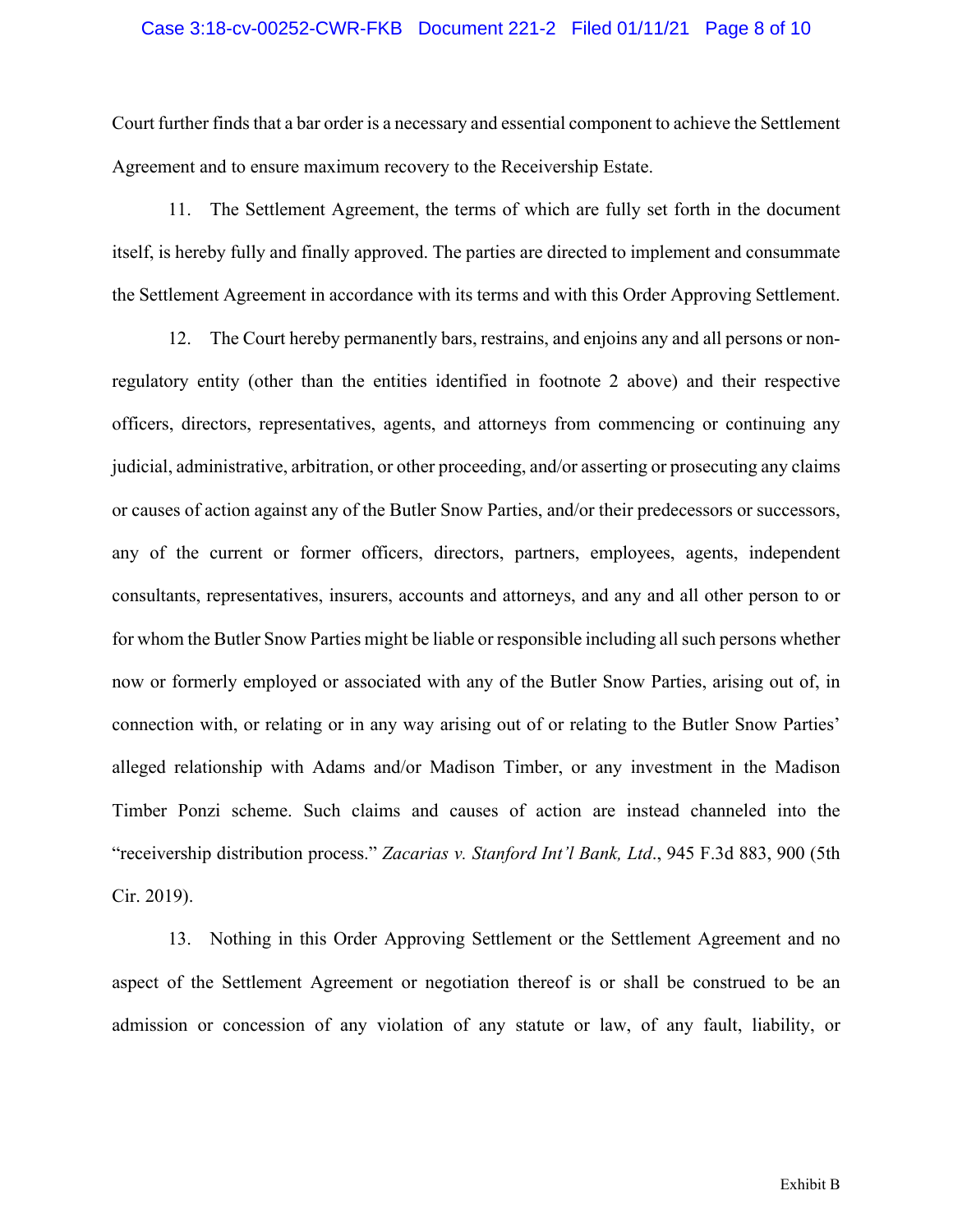### Case 3:18-cv-00252-CWR-FKB Document 221-2 Filed 01/11/21 Page 9 of 10

wrongdoing, or of any infirmity in the claims or defenses of any party in any other proceeding by the Receiver or the Butler Snow Parties.

14. The Butler Snow Parties shall deliver or cause to be delivered the Settlement Payment in accordance with the terms of the Settlement Agreement.

15. Following her receipt of the Settlement Payment, the Receiver shall file a motion to dismiss with prejudice her claims against the Butler Snow Parties, with each party to bear its respective costs.

16. Without in any way affecting the finality of this Order Approving Settlement, the Court retains continuing and exclusive jurisdiction over the parties for the purposes of, among other things, the administration, interpretation, consummation, and enforcement of the Settlement Agreement, including, without limitation, the releases and bar order described in the Settlement Agreement and set forth in this Order.

17. The Court expressly finds and determines, pursuant to Federal Rule of Civil Procedure 54(b), that there is no just reason for any delay in the entry of this Order Approving Settlement, which is both final and appealable, and immediate entry by the Clerk of the Court is expressly directed.

18. This Order Approving Settlement shall be filed in the Court's public record and shall be served by counsel for the Receiver, via email, first class mail, or international delivery service on any person or entity that filed an objection to approval of the Settlement Agreement. On or after the Effective Date as defined in the Settlement Agreement, the Court will enter an Order substantially similar to this one in the case docketed as *Alysson Mills v. Butler Snow LLP, et al.*, No. 3:18-cv-866-CWR-FKB (S.D. Miss.), and that case will be dismissed with prejudice as to the Butler Snow Parties.